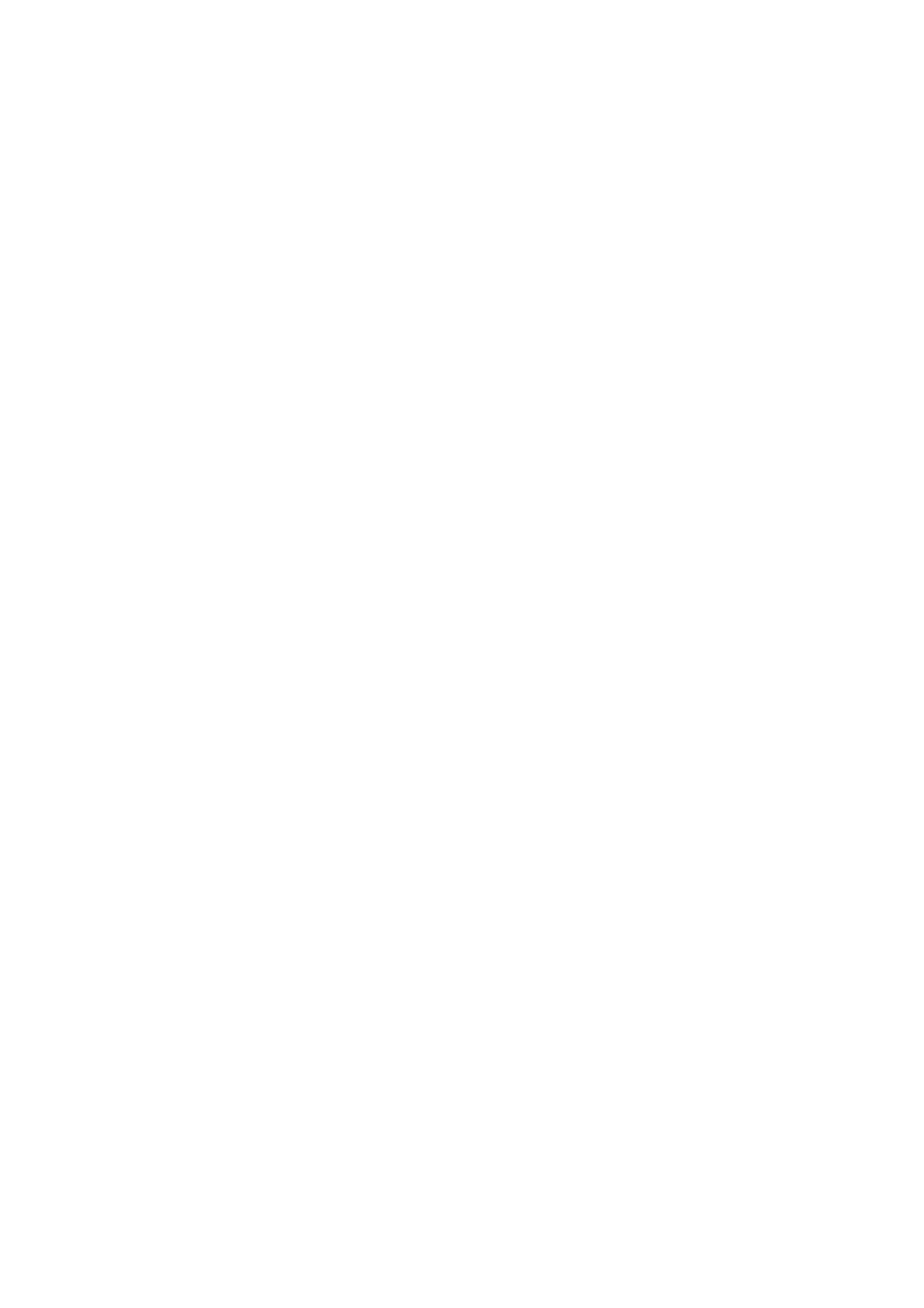### **NO. 11 OF 2003**

### **PRESIDENTIAL RETIREMENT BENEFITS ACT**

### ARRANGEMENT OF SECTIONS

#### *Section*

- 1. Short title and commencement.
- 2. Interpretation.
- 3. Persons entitled to benefits.
- 4. Circumstances under which benefits may not be paid.
- 5. Pension and other benefits of retired Presidents.
- 6. Role of a retired President.
- 7. Spouse benefits.
- 7A. Children's benefit.
- 8. Staff.
- 9. Funds for expenses.
- 10. Tax exemption.
- 11. Annual audit and accounts.
- 12. State funeral.

#### **SCHEDULE**

ADDITIONAL RETIREMENT BENEFITS FOR RETIRED PRESIDENTS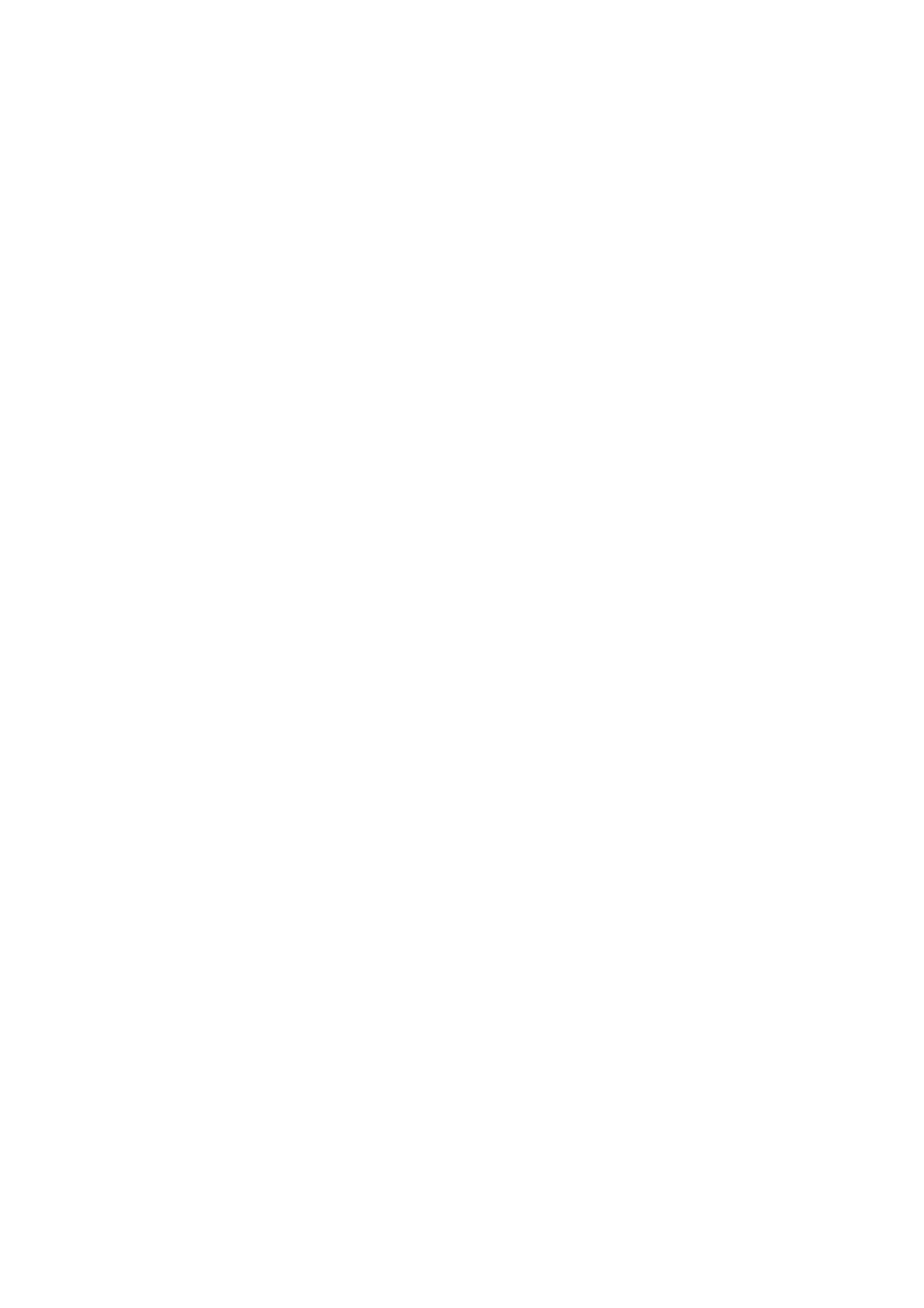#### **NO. 11 OF 2003**

#### **PRESIDENTIAL RETIREMENT BENEFITS ACT**

#### [*Date of assent: 31st December, 2003.*]

[*Date of commencement: 1st January 2003 except section 6(4).*]

#### **An Act of Parliament to provide for the granting of pension and other retirement benefits to the holders of the office of President upon their ceasing to hold office as such, and for connected purposes**

[Act No. 11 of 2003, Corr. No. 2/2004, Act No. 9 of 2013.]

#### **1. Short title and commencement**

This Act may be cited as the Presidential Retirement Benefits Act, 2003 and shall, subject to section 6, be deemed to have come into operation on the 1st of January, 2003.

[Corr. No. 2/2004.]

#### **2. Interpretation**

In this Act, unless the context otherwise requires—

**"benefits"** means pension and other retirement benefits conferred by this Act;

**"eligible child"** means any child of a deceased entitled person who—

- (a) is under eighteen years of age; or
- (b) is under twenty-four years of age and is undergoing a course of full time education; or
- (c) was at the time of the death of the deceased wholly or mainly dependent on the deceased and was at that time and has at all times since been either a person falling within paragraphs (a) and (b) or is incapable, and likely to remain permanently incapable, by reason of bodily or mental infirmity, of earning his own living, and is not for the time being maintained out of moneys provided by the Government in a hospital or similar institution;

**"President"** means a person who holds the office of President of Kenya in accordance with the Constitution;

**"retired President"** means a person who, having held the office of President, has ceased to hold office as such in the manner specified in the Constitution;

**"spouse"** means the wife or husband of a retired President, or of a President who dies while holding office as such.

[Act No. 9 of 2013, s. 2.]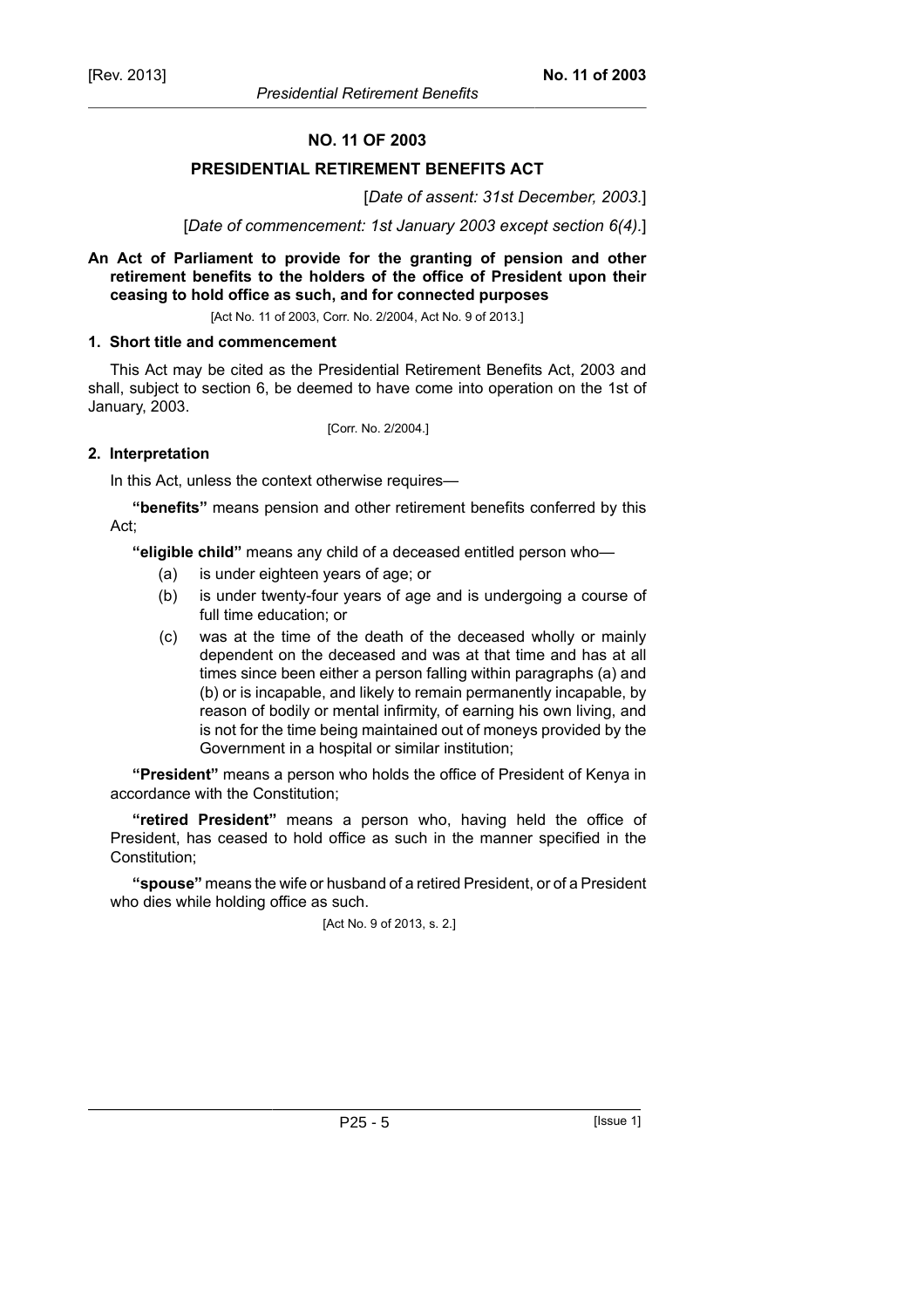### **3. Persons entitled to benefits**

Subject to this Act, the persons entitled to the benefits conferred by this Act shall be—

- (a) a retired President; or
- (b) upon the death of a retired President, his surviving spouse; or
- (c) the surviving spouse of a President who dies while holding office as such.

#### [Corr. No. 2/2004.]

### **4. Circumstances under which benefits may not be paid**

(1) Notwithstanding the provisions of section 3, the National Assembly may, on a motion supported by the votes of not less than two-thirds of the members thereof, resolve that a retired President or his surviving spouse, as the case may be, shall not be entitled to the whole or any part of the benefits conferred by this Act, on the grounds that the retired President—

- (a) ceased to hold office on account of having acted in wilful violation of the Constitution, or was guilty of gross misconduct; or
- (b) has, since ceasing to hold office—
	- (i) been convicted of an offence and sentenced to imprisonment for a term of three years or more, without the option of a fine; or
	- (ii) held office in, or actively engaged in the activities of any political party contrary to the provisions of section 6(1).

(2) Where the National Assembly passes a resolution under subsection (1), a retired President or his surviving spouse shall not be entitled to any benefits under this Act, or their entitlement to such benefits shall be reduced in accordance with such resolution.

(3) Where a retired President entitled to the benefits conferred by this Act, holds any appointive or elective post in or under the Government to which there is attached a rate of pay, other than a nominal rate, the benefits to which he is entitled shall be reduced by the amount of such pay.

(4) The benefits conferred by sections 6 and 7 on a surviving spouse shall—

- (a) commence on the day after the retired or serving President dies;
- (b) not be payable unless such spouse waives the right to any other annuity or pension to which the spouse is entitled under the provisions of any other Act;
- (c) during any period in which such spouse holds an appointive or elective post in or under the Government to which there is attached a rate of pay, other than a nominal rate, be reduced by the amount of such pay;
- (d) cease on the last day of the month during which such spouse dies or remarries.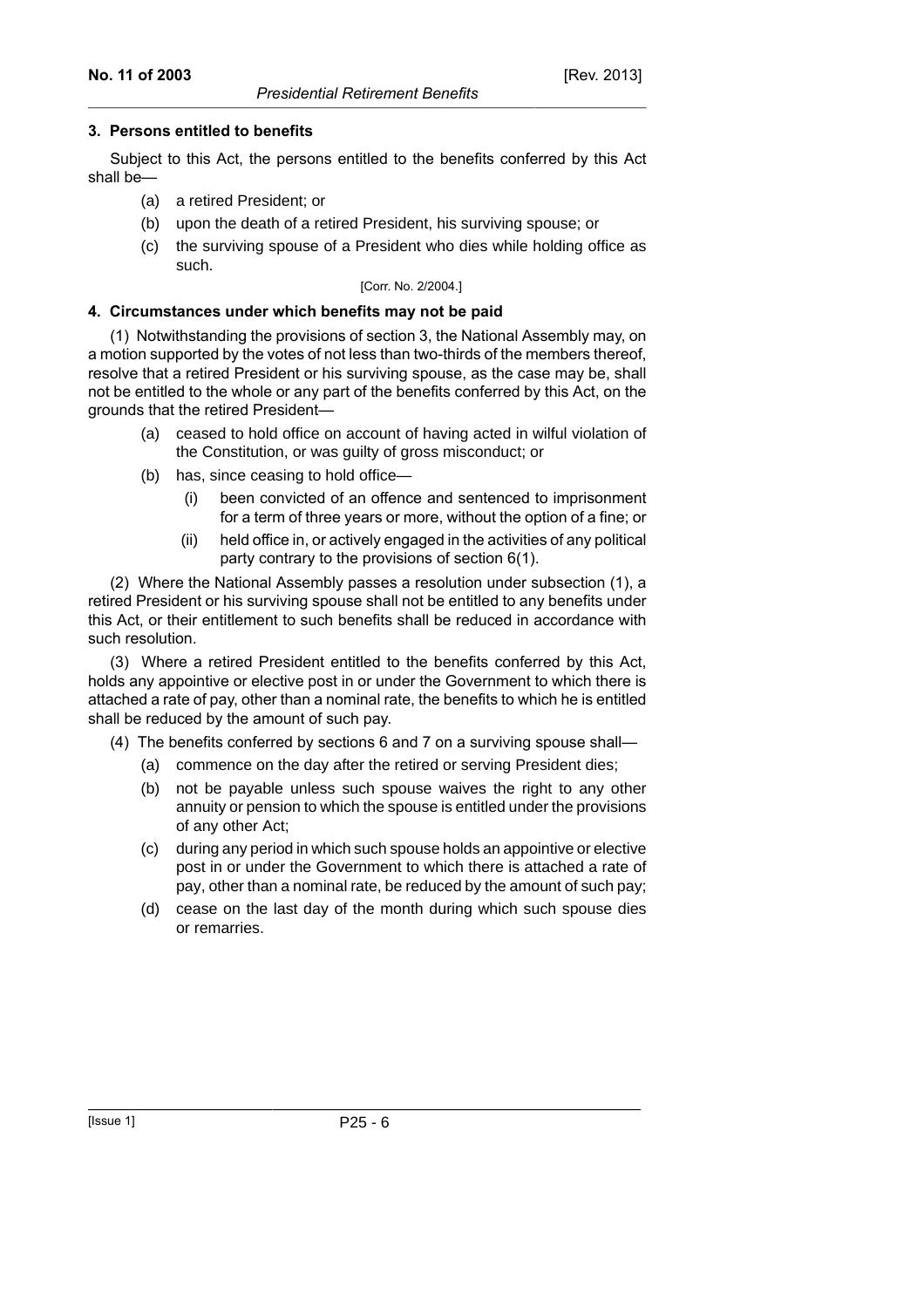### **5. Pension and other benefits of retired Presidents**

A retired President shall, during his lifetime, be entitled to—

- (a) a lump sum payment on retirement, calculated as a sum equal to one year's salary for each term served as President;
- (b) a monthly pension equal to eighty per cent of the monthly salary currently paid to the President;
- (c) an entertainment allowance equal to fifteen per cent of the monthly salary currently paid to the serving President;
- (d) a housing allowance equal to twenty-three per cent of the monthly salary currently paid to the serving President to cater for both an urban and a rural dwelling;
- (e) suitable office space, not exceeding one thousand square metres, with appropriate furniture, furnishings, office machines, equipment and office supplies, to be provided and maintained by the Government;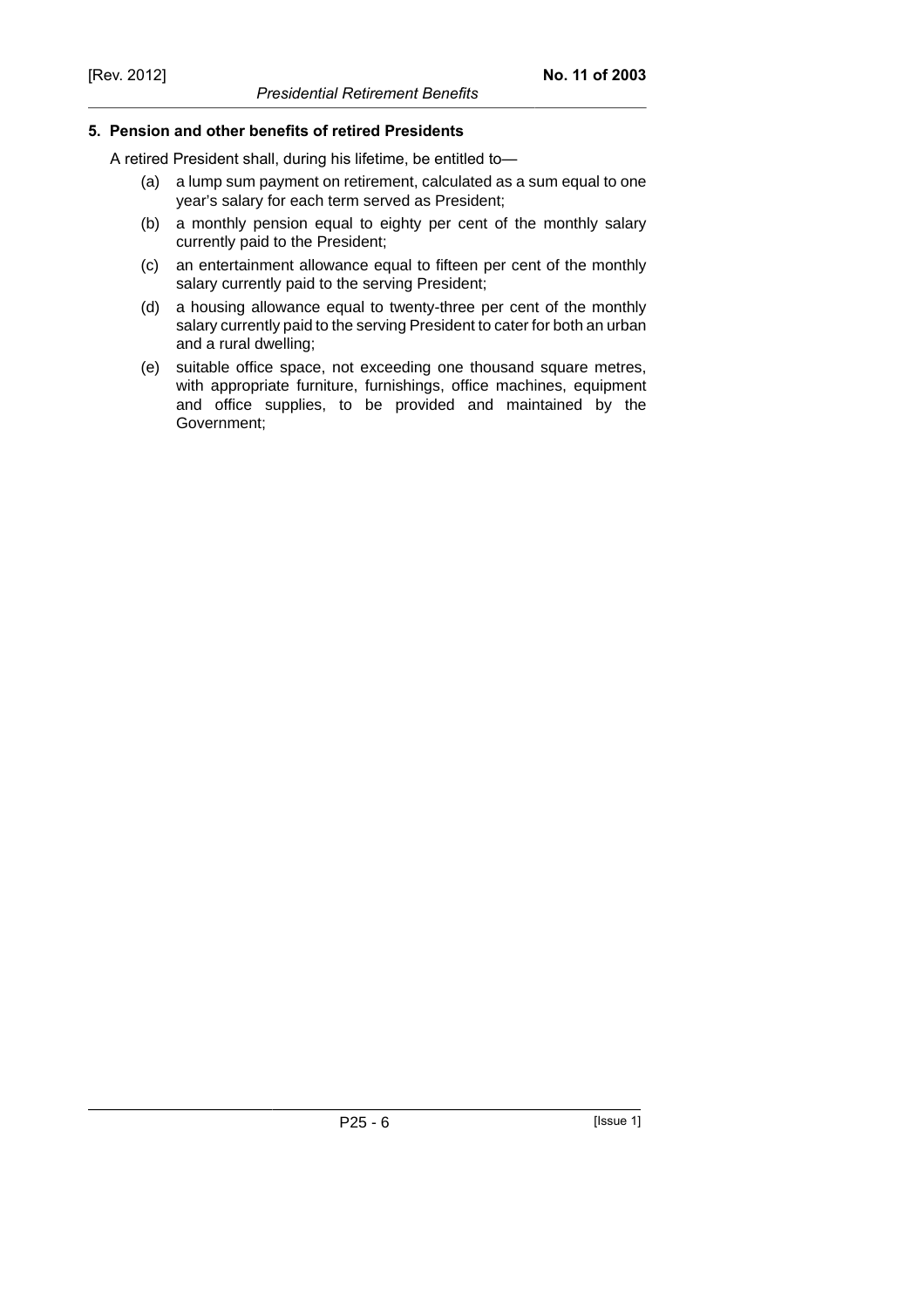- (f) two new cars of the retired President's choice, replaceable every three years, each car having an engine capacity not exceeding three thousand cubic centimetres;
- (g) two four-wheel drive motor vehicles of the retired President's choice, replaceable every three years, each vehicle having an engine capacity of at least three thousand, four hundred cubic centimetres;
- (h) a fuel allowance equal to fifteen per cent of the monthly salary currently paid to the serving President;
- (i) an allowance equal to twenty-three per cent of the monthly salary currently paid to the serving President for electricity, water and telephone facilities;
- (j) full medical and hospital cover, providing for local and overseas treatment, with a reputable insurance company for the retired President and his spouse and his children under the age of eighteen years;
- (k) the additional benefits set out in the Schedule.

[Corr. No. 2/2004, Act No. 9 of 2013, s. 3.]

#### **6. Role of a retired President**

(1) A retired President shall not hold office in any political party for more than six months after ceasing to hold office as President.

(2) A retired President shall be expected to play a consultative and advisory role to the Government and the people of Kenya.

(3) A retired President may be requested by the Government to perform specific official functions and shall be paid a reasonable allowance in respect of such official functions.

(4) Notwithstanding the provisions of section 1, this section shall come into operation on the date of publication of this Act in the *Gazette*.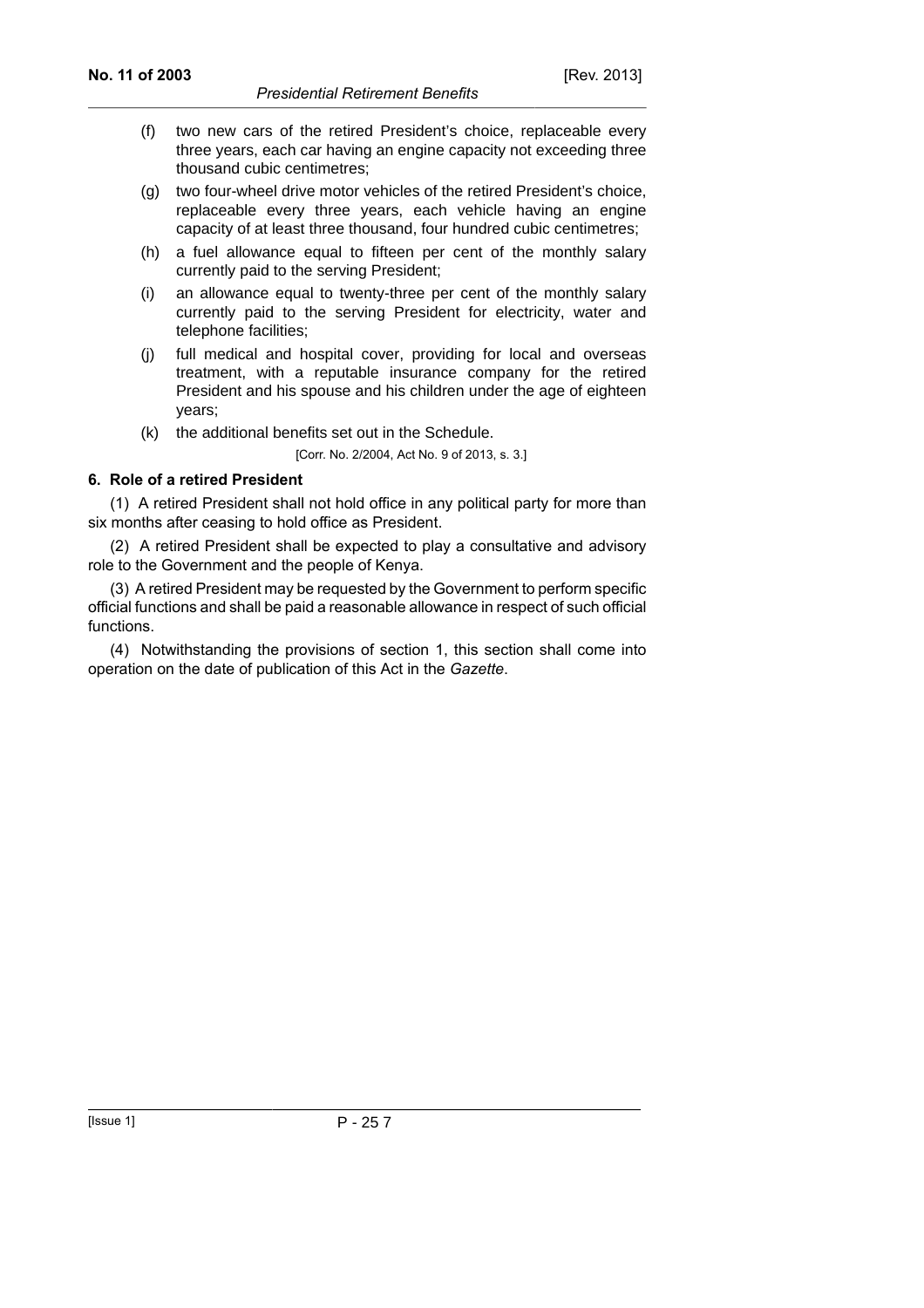Upon the death of a serving President or of a retired President who is in receipt of or who is entitled to a pension under this Act, his surviving spouse shall be entitled to benefits amounting to fifty per cent of such pension.

## **7A. Children's benefit**

Children's pension shall be payable for the benefit of an eligible child where an entitled person dies and—

- (a) if there is only one child, pension at the rate of twenty-five per cent of the pension entitlement of the entitled person;
- (b) if there are two or more children, a pension at the rate of fifty per cent of the pension entitlement of the deceased entitled person to be divided equally for the benefit of each child.

[Act No. 9 of 2013, s. 4.]

## **8. Staff**

The professional and other staff required to be provided for a retired President under the Schedule shall be public officers, but no person shall be appointed or posted to serve on such staff except with the concurrence of the retired President and such staff shall, in the performance of their duties, be responsible only to the retired President.

## **9. Funds for expenses**

(1) A retired President shall, at least three months before the commencement of each financial year, submit estimates of all the expenditure required in respect of the benefits to which he is entitled under this Act for that year, to the Minister responsible for finance for approval.

(2) Upon approval of the estimates submitted under subsection (1), all monies, from time to time, required in respect of the benefits conferred on a retired President by this Act shall be charged on and issued out of the Consolidated Fund without further appropriation than this Act.

(3) All other expenses incurred in the administration of the provisions of this Act shall be met out of monies appropriated by Parliament for that purpose.

## **10. Tax exemption**

The pension and other benefits conferred by this Act shall, notwithstanding the provisions of any other law to the contrary, be exempt from tax.

## **11. Annual audit and accounts**

The accounts relating to the expenditure incurred under the provisions of this Act shall be audited and reported upon by the Controller and Auditor-General.

## **12. State funeral**

Upon his death, a retired President shall be accorded a State funeral.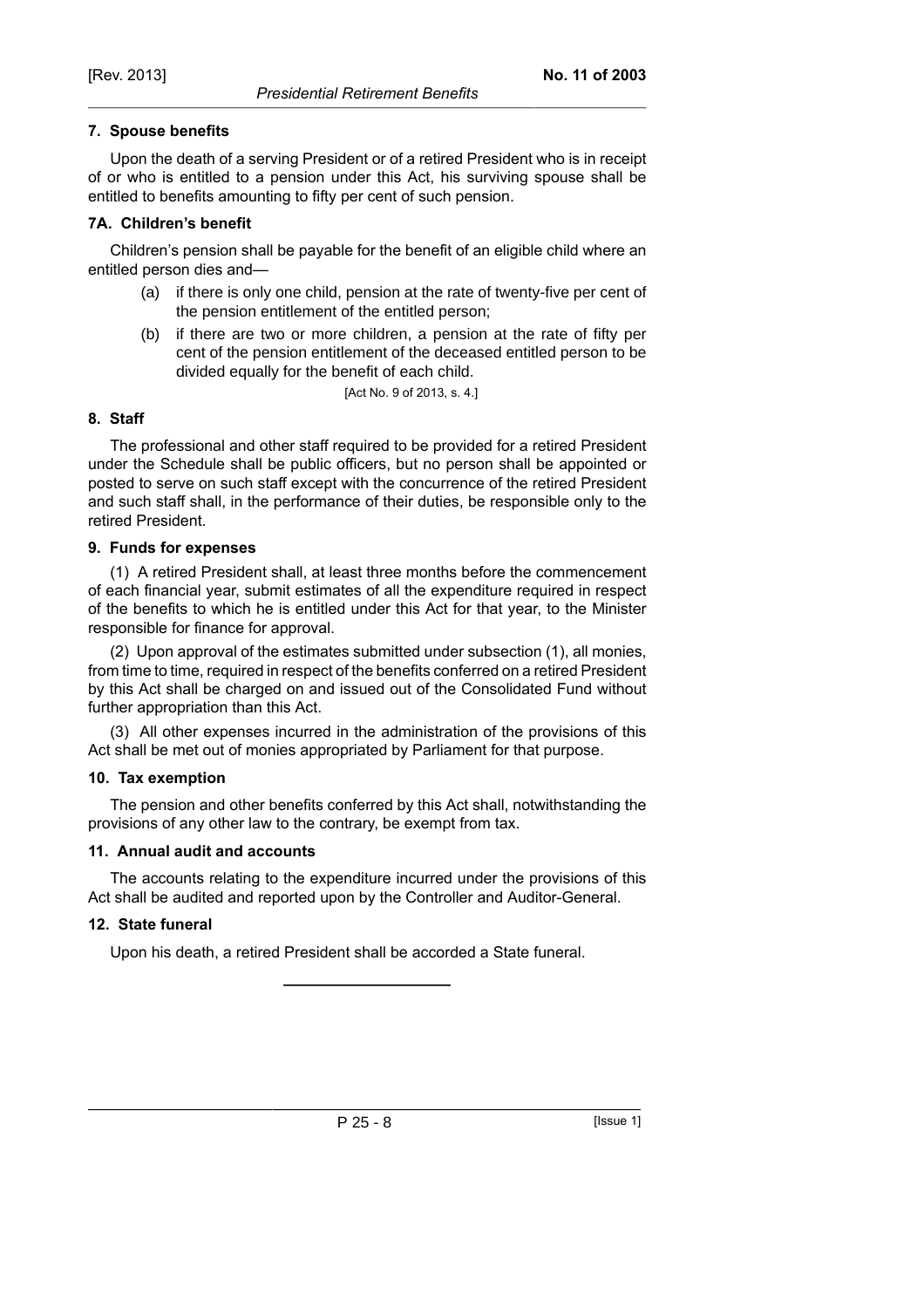## SCHEDULE

[Section 5(k).]

ADDITIONAL RETIREMENT BENEFITS FOR RETIRED PRESIDENTS

### **SCHEDULE**

[Section 5(k), Corr. No. 2/2004.]

ADDITIONAL RETIREMENT BENEFITS FOR RETIRED PRESIDENTS

#### **SCHEDULE**

#### [Section 5(k), Corr. No. 2/2004, Act No. 9 of 2013.]

#### ADDITIONAL RETIREMENT BENEFITS FOR RETIRED PRESIDENTS

- (a) Two personal assistants;
- (b) four secretaries;
- (c) four messengers;
- (d) four drivers;
- (e) (i) such number of guards for personal and escort unit use as may from time to time be certified by the Minister responsible for national security in consultation with the retired President; Provided that there shall be a maximum of six security guards;
	- (ii) adequate security at the retired President's urban and rural residences as may from time to time be certified by the Minister responsible for national security in consultation with the retired President:

Provided that there shall be a maximum of six security guards;

- (e) (i) such number of guards for personal and escort unit use as may from time to time be certified by the Minister responsible for national security in consultation with the retired President;
	- (ii) adequate security at the retired President's urban and rural residences as may from time to time be certified by the Minister responsible for national security in consultation with the retired President:
- (f) two cooks;
- (f) four cooks;
- (g) two housekeepers;
- (g) four housekeepers;
- (h) two gardeners;
- (h) four gardeners;
- (i) two laundry persons;
- (i) four laundry persons;
- (j) four house cleaners;
- (k) office maintenance;
- (l) maintenance and running expenses of vehicles;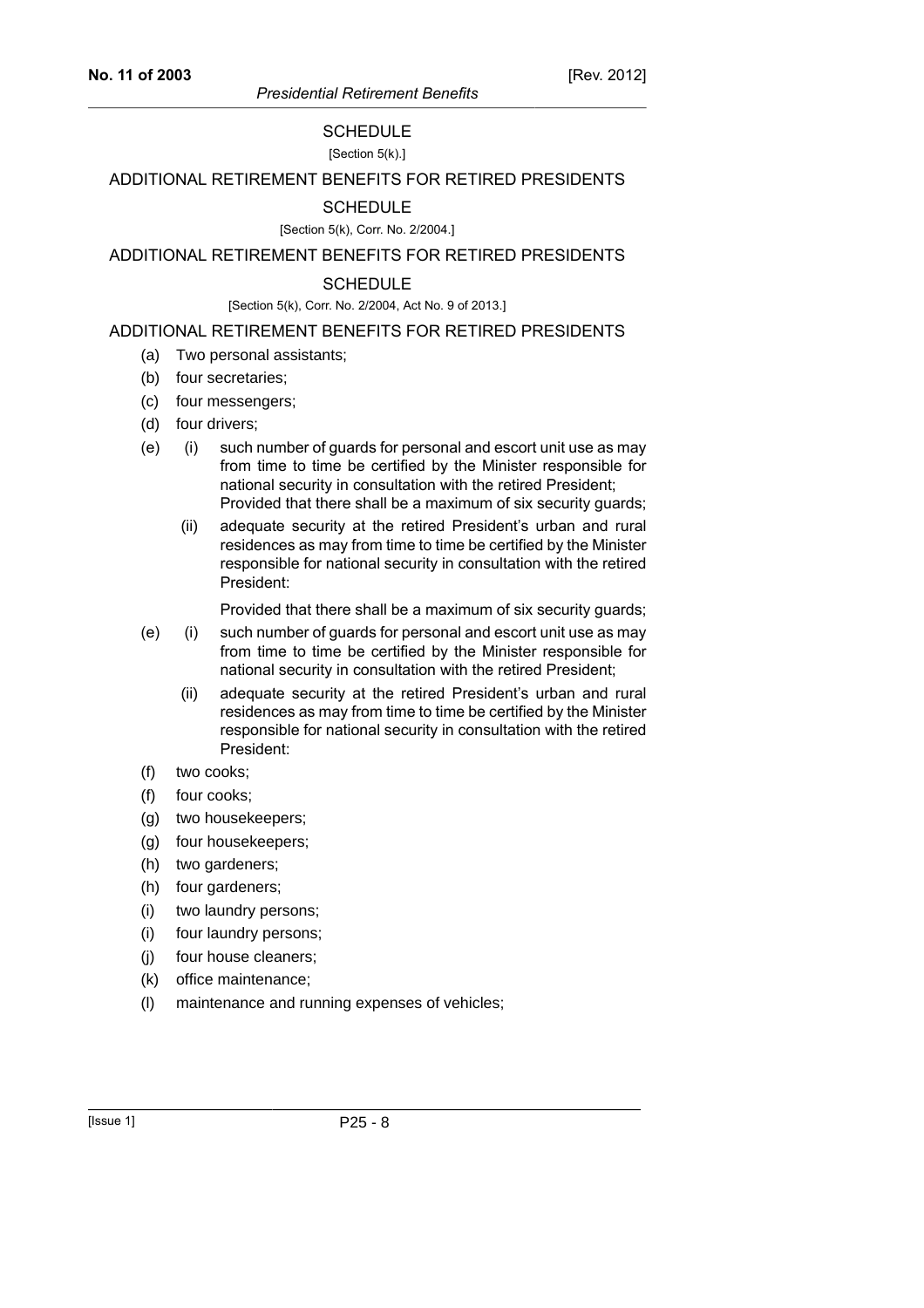*Presidential Retirement Benefits*

(l) maintenance expenses of vehicles;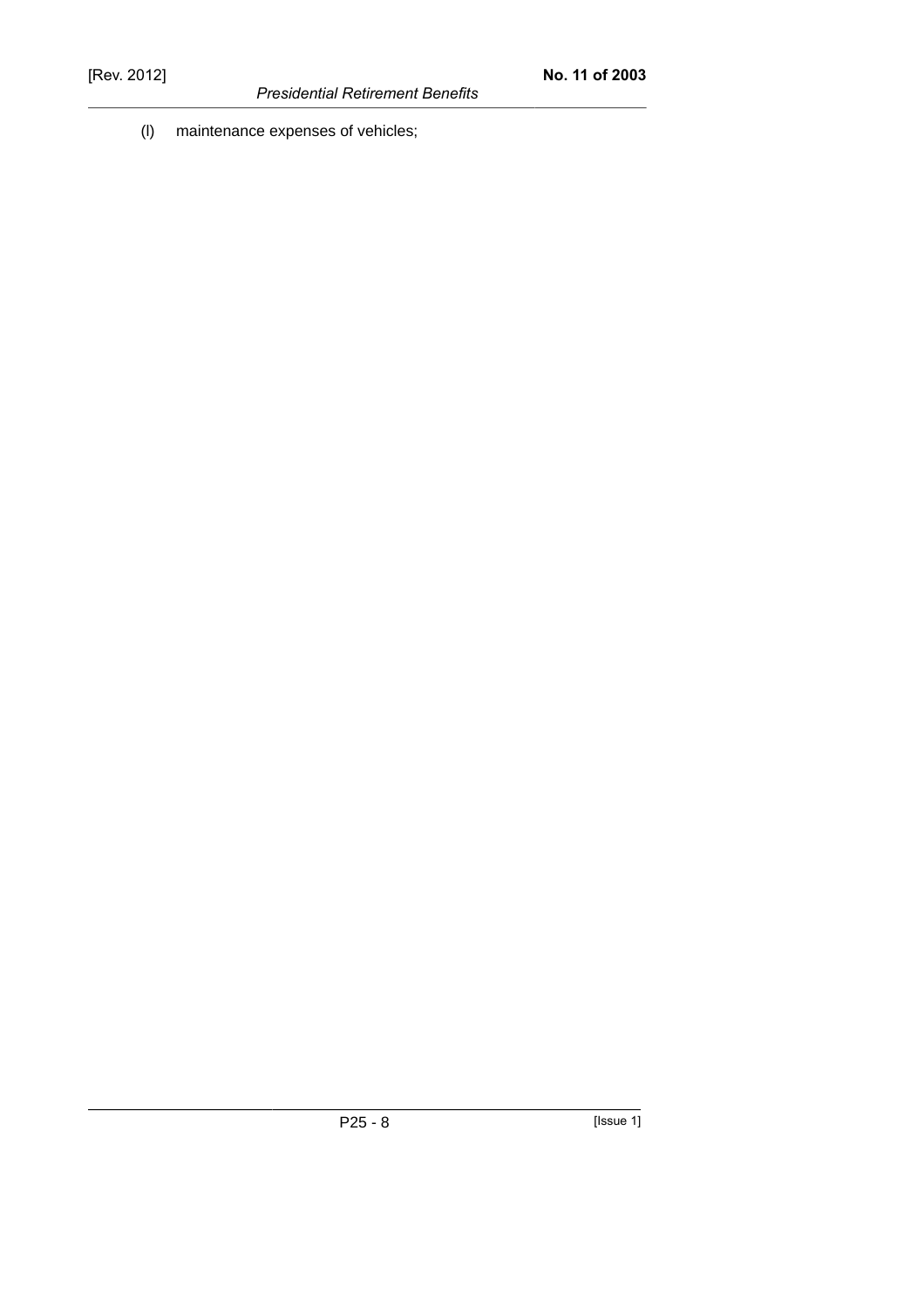### *Presidential Retirement Benefits*

- (m) a diplomatic passport;
- (m) a diplomatic passport for the President and his or her spouse;
- (n) local travel;
- (o) international travel allowance of up to four trips a year not exceeding two weeks each; and
- (p) access to the V.I.P. lounge at all airports within Kenya.